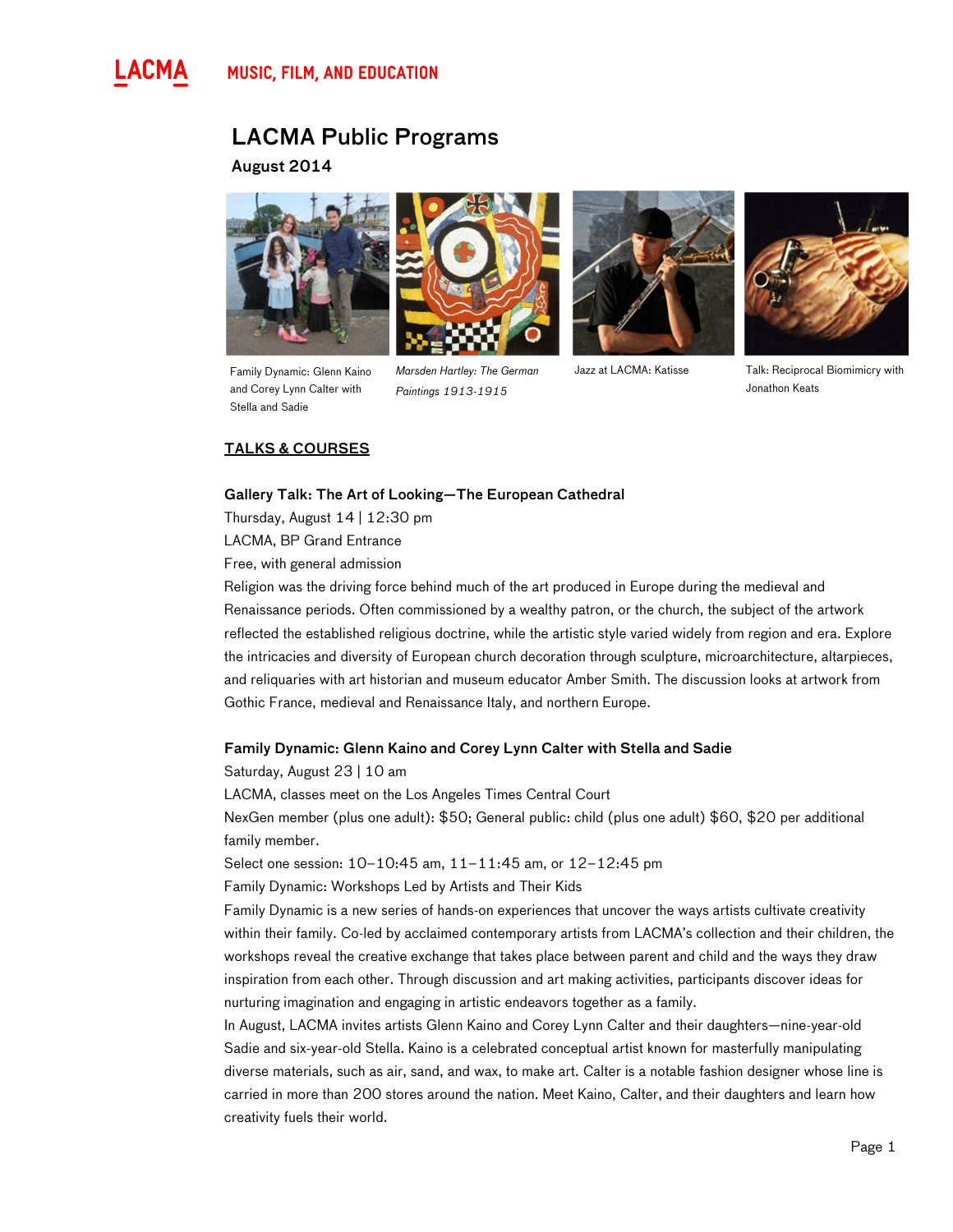Work collaboratively with this creative family to explore the many possibilities of wax in a 45-minute workshop. Participants work fast to layer colored wax, employing a variety of tools to create kaleidoscopic designs on a candle base. Families also can experiment with melted crayon to make prints to discover firsthand the transformative properties of this ubiquitous material.

Note: Art materials and parking fees included in tuition; limited enrollment. Proof of age for children may be requested. Children ages 5+ and their caregivers.

### Talk: Reciprocal Biomimicry with Jonathon Keats

Saturday, August 23 | 1 pm

LACMA, Art + Technology Lab, Art of the Americas Building | 1–4 pm

Free and open to the public

In recent years, engineers have designed body armor based on beetle shells and applied the physics of butterfly wings to computer screens. Biomimicry—the imitation of elements in nature—is a design approach that has served humanity, yet reciprocal benefits have not been extended to those organisms from whom we borrow inspiration. In this informal presentation, artist and "experimental philosopher" Jonathon Keats discusses the potential for adaptation of human technologies to address key problems faced by other species, using an approach he calls reciprocal biomimicry. He shows models and prototypes including space suits for crustaceans and GPS for birds.

Note: Talk takes place 1–2 pm; drop-in session takes place 2–4 pm

# Curator-Led Tour of African Cosmos: Stellar Arts

Sunday, August 24 | 2 pm

LACMA, Hammer Building

Free and open to the public

Join Dr. Polly Nooter Roberts, UCLA professor and LACMA's consulting curator for African art, for an opening-day tour of African Cosmos: Stellar Arts. Dr. Roberts discusses how celestial phenomena and cultural astronomies have served as sources of inspiration in the creation of arts of Africa from ancient times to the present. Exhibition highlights range from ancient Egyptian sculptures to traditional Dogon masks of Mali, and from Yoruba divination instruments of Nigeria to evocative works by contemporary South African artists.

This exhibition was organized by the Smithsonian Institution's National Museum of African Art and curated by Dr. Christine Mullen Kreamer.

# Talk: Timekeeper Invention Club

### Saturday, August 30, 2014 | 1 pm

Join artists and Art + Technology Lab grant recipients Taeyoon Choi and E Roon Kang for a collaborative investigation of "personalized time." Participants use a Timekeeper Invention Kit—an eclectic collection of found objects and original works by the artists—to make their own timekeeper. The artists also provide a historic overview of timekeeping and guide participants in the process of designing, building, and using their timekeepers.

# **MUSIC**

# Sundays Live

LACMA's weekly chamber music series, Sundays Live, features the best of national, international, Los Angeles, and emerging artists. These one-hour concerts are presented free to the public at 6 pm each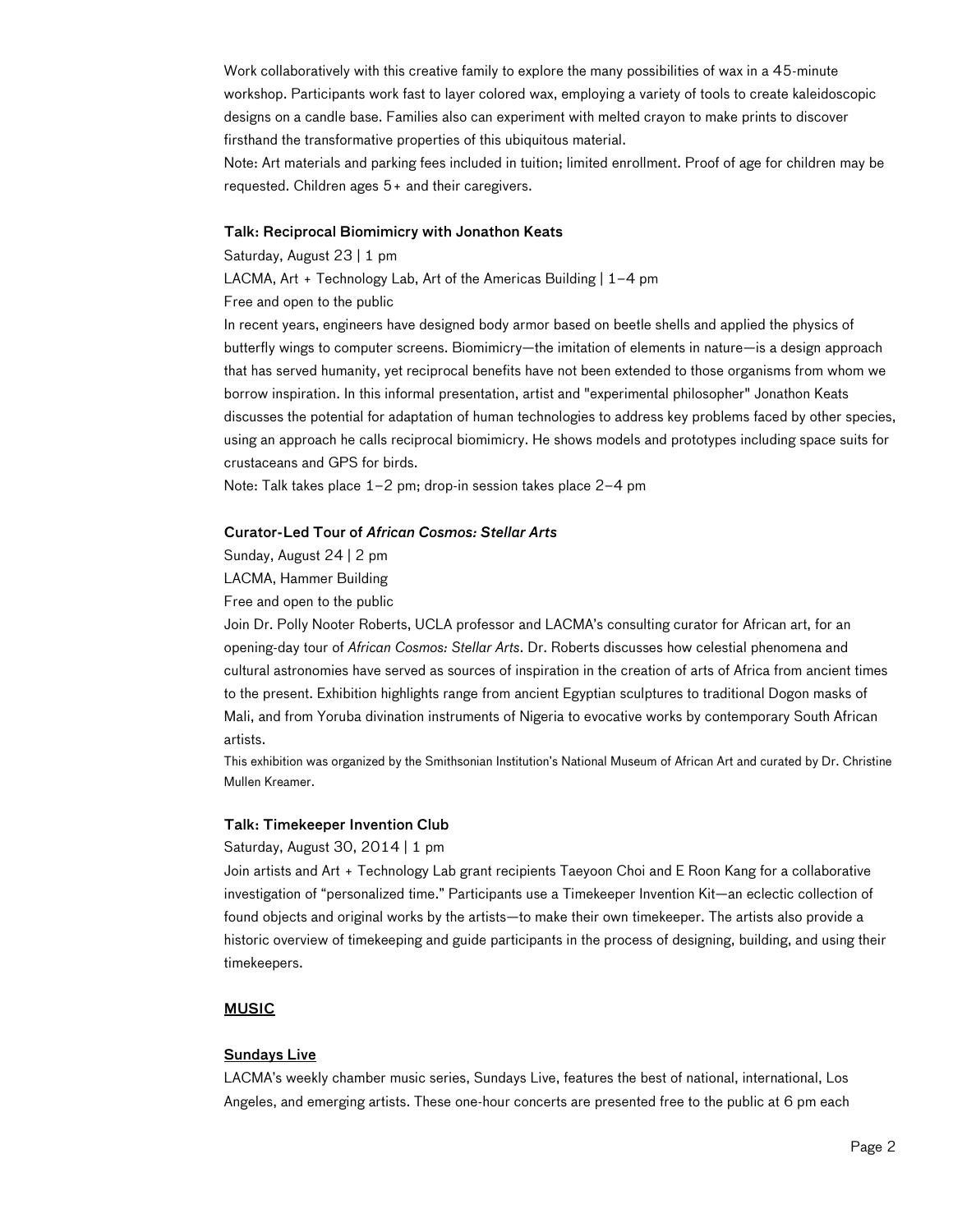Sunday in the Leo S. Bing Theater. Performers include local luminaries, such as the Capitol Ensemble, UCLA Camarades, and the Lyris String Quartet, and such visiting artists as the Triple Helix Trio, pianist Joel Fan, the Brasil Guitar Duo, and pianists Bruce Brubaker, Inna Faliks and Abbey Simon. Sundays Live is made possible in part by The Ralph M. Parsons Foundation, the Colburn Foundation, the Mandell Family Foundation, and the Sidney Stern Memorial Trust. Additional support is provided by the Friends of Sundays Live. Bing Theater | Free and open to the public

### The Lyris Quartet

### Sunday, August 3 | 6 pm

Members of the Lyris Quartet perform Silvestre Revueltas's Musica de Feria and Brahms's String Quartet in A Minor, op. 51, no. 2. The Lyris Quartet was founded in 2008. Drawing on their diverse backgrounds, the musicians chose to create a string quartet that could encompass their love for both standard and modern repertoire and to commission works from living composers. The Lyris Quartet have performed at many chamber-music venues in Los Angeles, including LACMA's Bing Theater, the Broad Stage, Zipper Hall at the Colburn School, Royce Hall at UCLA, and the Walt Disney Concert Hall. Note: Stream this performance live at lacma.org beginning at 6 pm on Sunday, August 3.

### Oboist Kimaree Gilad and Friends

### Sunday, August 10 | 6 pm

Oboist Kimaree Gilad and friends perform Karl Stamitz Quartet No. 4 in E-flat Major, Benjamin Britten Phantasy Quartet, Ludwig van Beethoven Trio in G Major, op. 9, no. 1, and Wolfgang Amadeus Mozart Oboe Quartet in F Major, K. Gilad has been featured as soloist on both coasts with the Northwest Chamber Orchestra of Seattle, the Colonial Symphony of New Jersey, and the Los Angeles Chamber Orchestra. She continues to participate in summer festivals at Ojai, Music at Menlo, La Jolla, Idyllwild Arts, and Fairbanks, Alaska, and the inaugural season of the Hawaii Performing Arts Festival, where she was the instrumental program director from 2005 to 2010. She has appeared with the LA Philharmonic, Deutsche Oper Berlin, New York City Opera, LA Bach Festival, Musica Angelica, and the Los Angeles Baroque Orchestra. Gilad is currently professor of oboe at California State University, Northridge.

Note: Stream this performance live at lacma.org beginning at 6 pm on Sunday, August 10.

# Violinist Guillaume Sutre, Harpist Kyung-Hee Kim-Sutre, and Fortepianist Steven Vanhauwaert Sunday, August 17 | 6 pm

Violinist Guillaume Sutre, Harpist Kyung-Hee Kim-Sutre, and fortepianist Steven Vanhauwaert perform works by Wolfgang Amadeus Mozart and Joseph Wölfl. Violinist Guillaume Sutre began his studies in Douai, France, and entered the Conservatoire National Supérieur de Musique de Paris at age 14. Sutre was attracted to chamber music early in his career. In 1986 he founded the Trio Wanderer, and 10 years later he joined the Ysaÿe Quartet. Sutre's collaborators have included his wife, Kyung-Hee Kim-Sutre; Elisabeth Leonskaja; Pascal Rogé; Nicholas Angelich; Jean-Claude Pennetier; Antonio Lysy; Gautier Capuçon; and Wolfgang Meyer. Kyung-Hee Kim-Sutre was the first-prize winner of the Elizabeth Herbert Hobin Harp Competition in 1987 and the Lily Laskine Chamber Music Competition in 1991. The diverse cultural backgrounds of her education—Korean, French, and American—color her extensive repertoire, which ranges from music by Dussek to living composers. In October 2004 Vanhauwaert won the grand prize at the Los Angeles International Liszt Competition, which enabled him to tour through the U.S. and Hungary. To date he has appeared in major venues with orchestras such as the Pacific Symphony, the Flemish Symphony, and the USC Symphony, among others.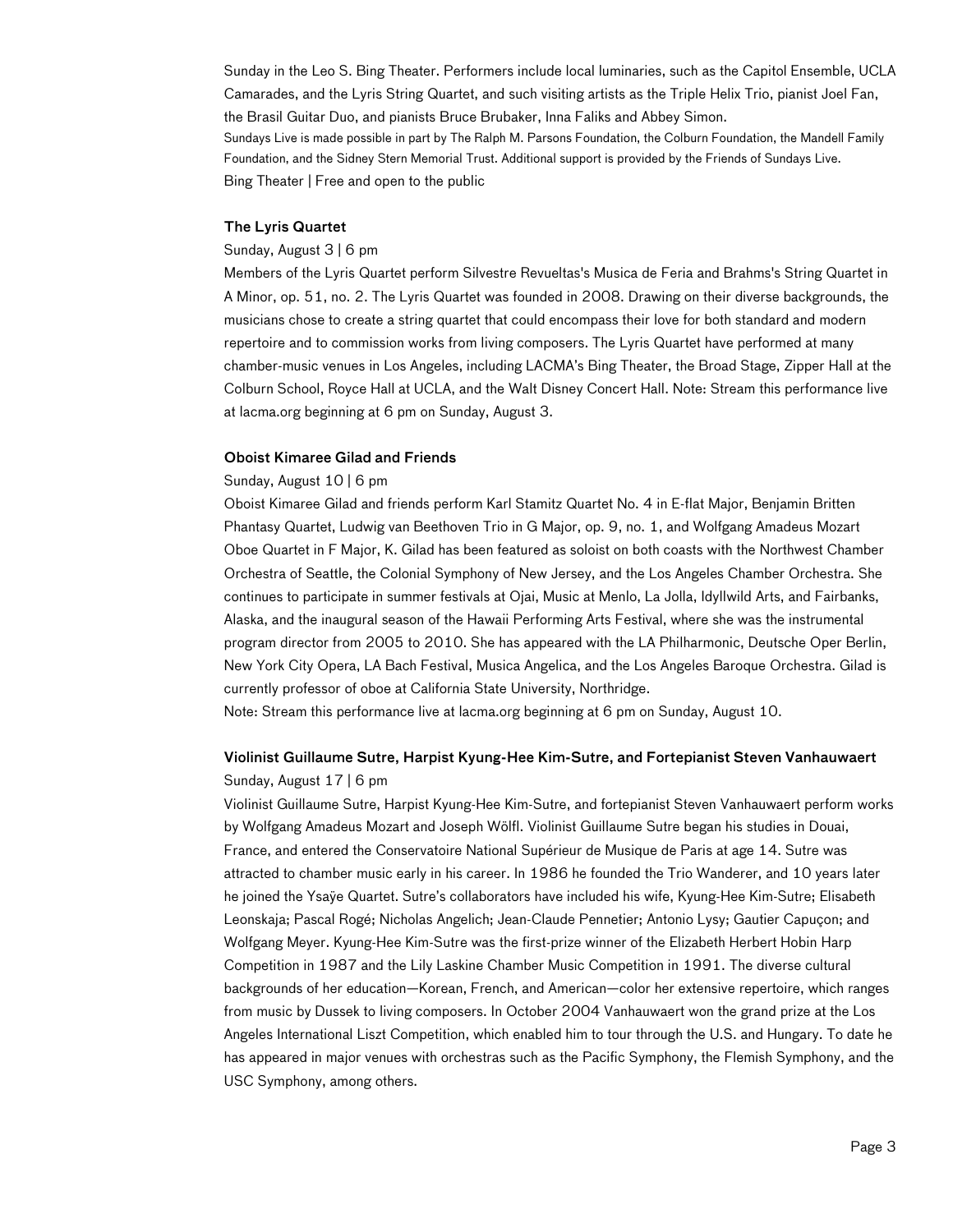### Los Angeles Symphonic Winds, Stephen Piazza, Director

Sunday, August 24 | 6 pm

Since their founding in 1983, the Los Angeles Symphonic Winds has become part of Southern California's cultural community. They have toured annually throughout the United States, Canada, the United Kingdom, and Europe to a large number of audiences. Their membership is drawn from the vast pool of Los Angeles– based professional, semiprofessional, and amateur musicians, many of whom have performed with major symphonies, recording studio orchestras, and entertainment-world headliners. Premiere performances of works by American composers and arrangers such as Bill Cunliffe, Michel Mention, Michael Daugherty, Lionel Greenberg, John Hoover, Michael Kibbe, and Charles Fernandez have supported the evolution of the Winds' music. The L.A. Symphonic Winds have developed through working with guest artists such as Colonel Arnald Gabriel, H. Robert Reynolds, Donald Caneva, Dale Underwood, Charley Davis, and Fritz Kaenzig.

#### Violinist Maia Jasper, Cellist Marek Szpakiewicz, and Pianist Nadia Shpachenko

#### Sunday, August 31 | 6 pm

Violinist Maia Jasper, cellist Marek Spakiweicz, and pianist Nadia Shpachenko perform Joachim Turina's Círculo, op. 91, Dmitri Shostakovich's Piano Trio no. 2, op. 67, and Paul Schoenfield's Café Music. Violinist Maia Jasper has appeared as a soloist and chamber musician in France, Israel, Canada, Turkey, Portugal, the Netherlands, and throughout the United States. In 2003 she received her bachelor of arts with honors in musicology from Yale University. She completed her master's degree as a fellowship student at the University of Southern California's Thornton School of Music in 2006. She is on faculty at the Colburn School, where she coaches chamber music. In January 2010 Jasper was appointed to the first violin section of the Los Angeles Chamber Orchestra. Polish-born cellist Marek Szpakiewicz gained rapid recognition in the U.S. when he won the 16th Mu Phi Epsilon International Competition in 2003. He studied with Stephen Kates at the Peabody Conservatory of Music in Baltimore and completed his doctorate degree under the tutelage of Eleonore Schoenfeld at the University of Southern California's Thornton School of Music. Szpakiewicz currently teaches cello and chamber music at Azusa Pacific University. Pianist Nadia Shpachenko has performed extensively in solo recitals and with orchestras in major venues across North America, Europe, and Asia. Dr. Shpachenko is currently associate professor of music at the California State Polytechnic University, Pomona; adjunct professor of music at the Claremont Graduate University; and piano faculty at the Montecito International Music Festival. She completed her doctor of musical arts and master of music degrees at the University of Southern California, where she was awarded the title of outstanding graduate.

#### Jazz at LACMA

Jazz at LACMA features the art of jazz as practiced by leading Southern California artists. Celebrating over 20 years at LACMA, the program continues to be one of the museum's most recognizable offerings. Jazz at LACMA is a celebration of L.A.'s finest jazz musicians and has featured such legends as Wayne Shorter, John Clayton, Kenny Burrell, Les McCann, Billy Childs, Arturo Sandoval, Cannonball-Coltrane Project, and Ernie Watts. Over 42,000 visitors attend the program annually from April through November. BP Grand Entrance | Free and open to the public

### John Daversa Small Band

### Friday, August 1 | 6 pm

Trumpeter, composer, and educator John Daversa brings his Small Band to LACMA to play their recording Artful Joy. The in-demand trumpet and flugelhorn player has worked with such diverse artists as Burt Bacharach, Nick Mancini, Joe Cocker, Justin Morell, and the Yellowjackets. Daversa has also worked in film and television projects, recording for The Five-Year Engagement, Promised Land, and Key and Peele.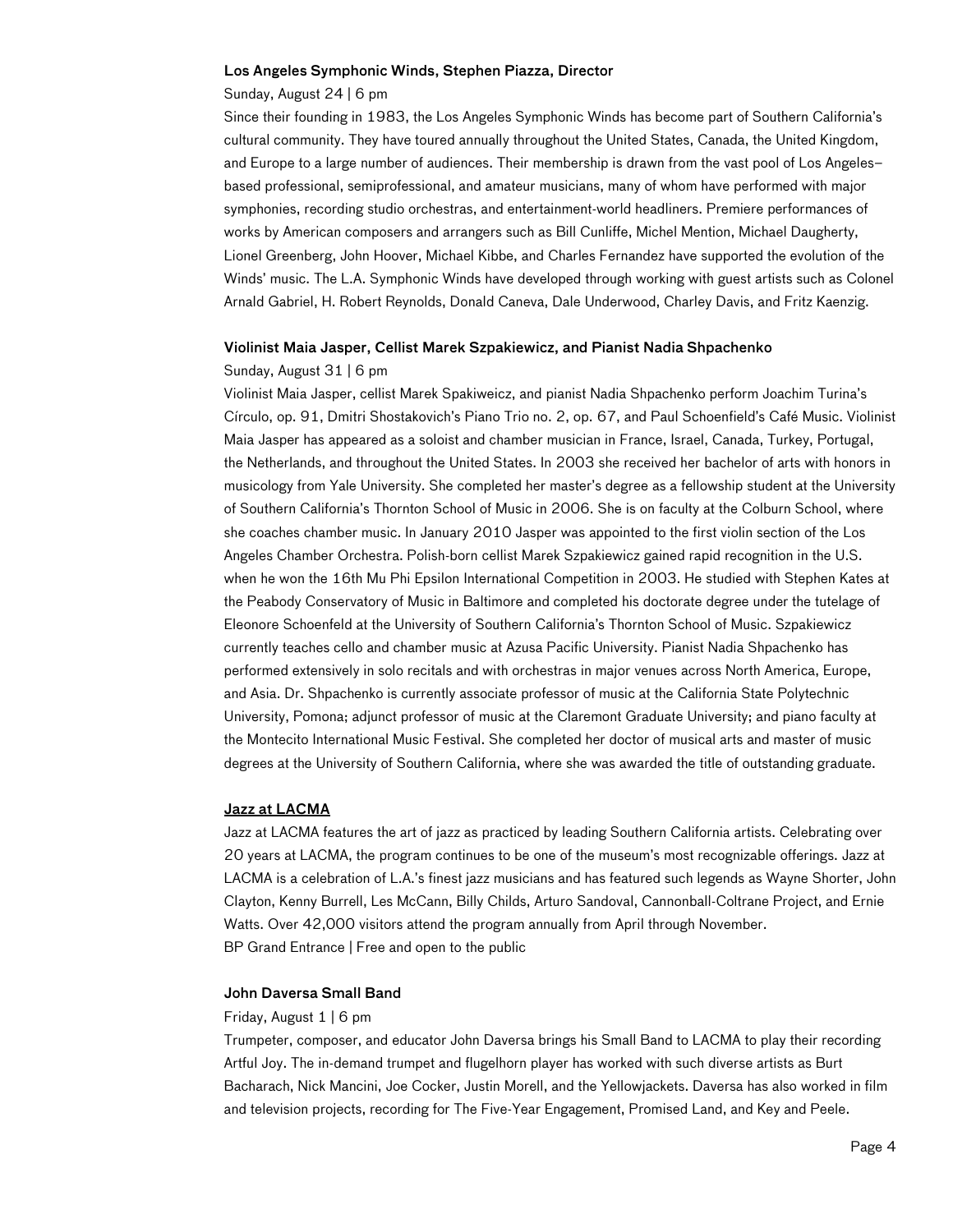The broadcast of "Jazz at LACMA" is made possible through the support of the office of Los Angeles County Supervisor Zev Yaroslavsky with additional support from the Johnny Mercer Foundation. Promotional support provided by media sponsor KJAZZ 88.1 and community partner Amoeba Music.

### Kamasi Washington and the Next Step

### Friday, August 8 | 6 pm

Bandleader and saxophonist Kamasi Washington is an exciting young player on the jazz scene today. The award-winning saxophonist is also a member of the groups the Gerald Wilson Bing Band and Luckman Jazz Orchestra and has performed with artists ranging from Billy Higgins and Wayne Shorter to Snoop Dogg, Mos Def, and Raphael Saadiq. Washington has performed at such festivals as the Playboy Jazz Festival, Detroit Jazz Festival, and Radio Music Awards.

### Katisse

#### Friday, August 15 | 6 pm

Blending the worlds of jazz, hip-hop, pop, and world music, woodwind specialist Katisse returns to LACMA with his high-energy band. Katisse has toured the world with such artists as Herbie Hancock, the Yellowjackets, Prince, Dr. Dre, Airto & Flora Purim, John Patitucci, Ricky Lawson, and the Los Angeles Guitar Quartet. He has also played on numerous films, including the jazz-flute scene in the Will Ferrell film Anchorman.

### Phil Ranelin Sextet

### Friday, August 22 | 6 pm

Phil Ranelin is loved and respected around the globe as a master trombonist of the J.J. Johnson tradition and former Freddie Hubbard sideman. He has collaborated with such greats as Ella Fitzgerald, Art Pepper, Teddy Edwards, Gerald Wilson, and Sarah Vaughan. Ranelin got started as a session man for Motown artists like Stevie Wonder. In 1971, along with saxophonist Wendell Harrison, Ranelin cofounded a band, magazine, and record label conglomeration known as the Tribe, which used experimental jazz as a vehicle to raise African American political consciousness

#### Janis Mann

### Friday, August 29 | 6 pm

Janis Mann is an artist who is both a striking song stylist and a fearless improviser. Her first album, A Little Moonlight, was hailed by coproducer Diane Schuur as "a heartfelt and tasty interpretation of well-loved standard."

The broadcast of "Jazz at LACMA" is made possible through the support of the office of Los Angeles County Supervisor Zev Yaroslavsky with additional support from the Johnny Mercer Foundation. Promotional support provided by media sponsor KJAZZ 88.1 and community partner Amoeba Music.

# Latin Sounds

Since 2006, Latin Sounds at LACMA has presented world-renowned artists playing the latest sounds from Brazil, Argentina, Peru, Mexico, and Los Angeles on Saturday afternoons from Memorial Day through Labor Day. The music program presents a wide range of music from indigenous work to contemporary blends and salsa and has included Chuchito Valdez, Mongorama, Dori Caymmi, Afro-Cuban Jazz Project, and Costazul. Attended by over 88,000 visitors since its inception, Latin Sounds offers a casual, festival-like environment that attracts a diverse group of Southern Californians from May through September.

LACMA, Hancock Park

Free and open to the public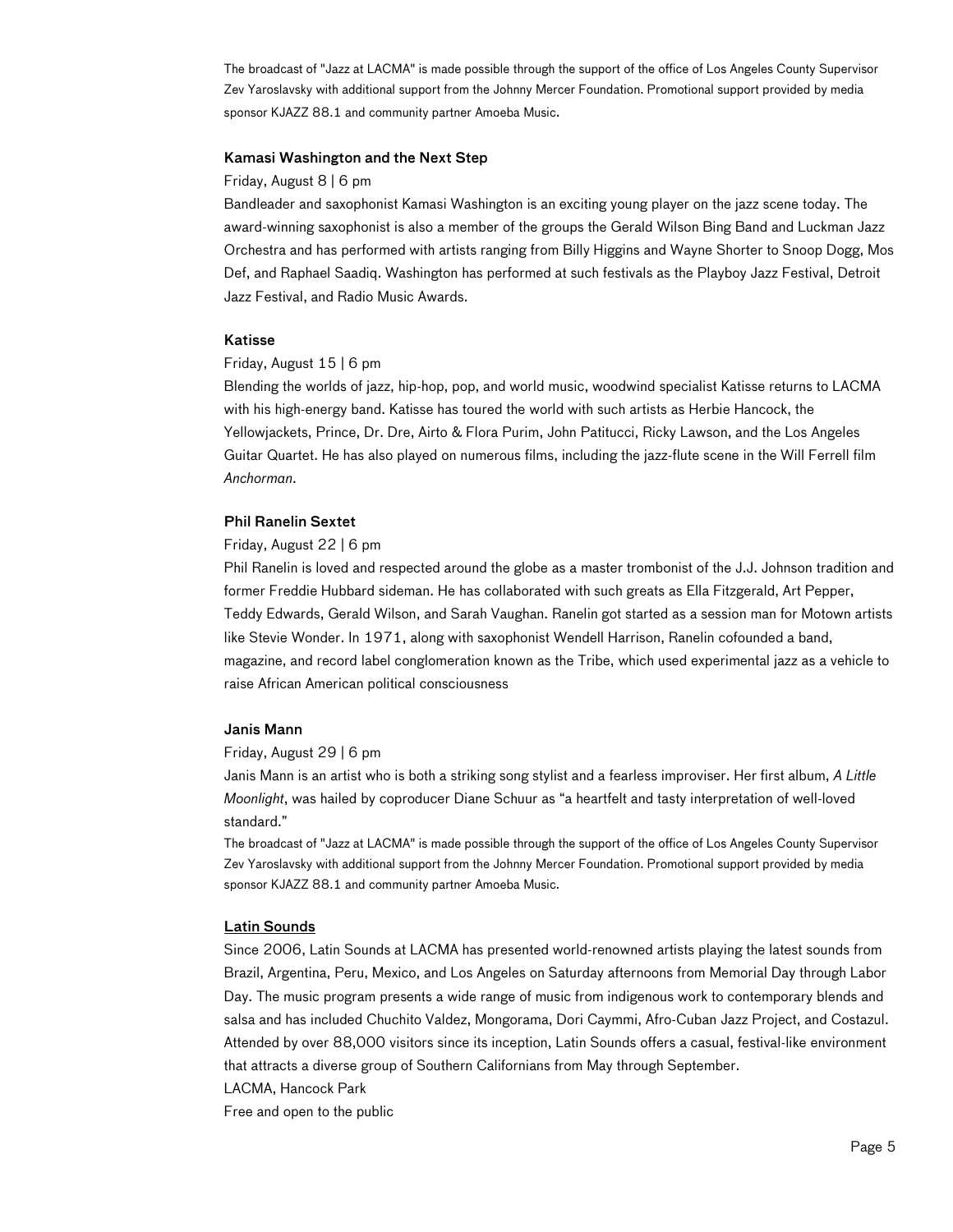Media support for Latin Sounds is provided by KKJZ FM 88.1.

### Kotolán

### Saturday, August 2 | 5 pm

Led by trombonist Otto Granillo and vocalist Junko Seki, Kotolán is a multicultural world music ensemble that plays a mixture of Latin styles infused with modern jazz. With their unique cross-cultural groove, the group has performed across the U.S. and Mexico, playing at such diverse venues as Yoshi's, Mama Juana's, Levitt Pavilion, Gene Autry Museum, and UCLA's Schoenberg Hall.

### Daniel Tatita Marquez

# Saturday, August 9 | 5 pm

Musician and percussionist Daniel Tatita Marquez brings the sounds and instruments of Uruguay to LACMA. A native of Montevideo, Uruguay, Daniel has traveled the world performing the unique sounds of candombe a rhythm and dance from Africa that has been an important part of Uruguayan culture for over 200 years. Currently living in New York, Tatita has produced six albums and was the Uruguayan cultural representative at the FIFA World Cup Fan Fest in South Africa, Yeosu Expo in Korea, and SXSW Festival in Austin, Texas. He was chosen by Jennifer Lopez and Marc Anthony to represent Uruguay in the television program Q'Viva.

### Scott Martin Latin-Soul Band

#### Saturday, August 16 | 5 pm

The Scott Martin Latin-Soul Band has thrilled audiences around the world with their unique blend of Latin and soul music. The group has performed a tour of Japan, Canada, and at such festivals as the Hawaii International Jazz Festival, Mammoth Mountain Jazz Jubilee, Temecula International Jazz Festival, KSDS's Jazz Live at the Saville Theatre, and other top clubs and concert venues.

### Changüí del Guaso

#### Saturday, August 23 | 5 pm

Changüí del Guaso brings audiences real Changüí directly from the mountains of Guantanamo, Cuba, digging deep into the origins of Cuban music. With pure rhythm, dance, and celebration, Changüí Majadero delivers stunning vocals, bongo de monte, marimbula-bass thump, driving guayo and maracas, and blazing Tres-Cubano solos that are guaranteed to make you move.

### Ricardo Lemvo

#### Saturday, August 30 | 5 pm

Ricardo Lemvo has established himself as a pioneer with his innovative music. Lemvo's blend of Afro-Cuban rhythms with pan-African styles (soukous, Angolan semba, and kizomba) has been described by the Los Angeles Times as "seamless and infectious." This Congo-born artist of Angolan ancestry is the embodiment of Afro-Latin diaspora, which connects back to Mother Africa via the Cuban clave rhythm. Since forming his Los Angeles–based band, Makina Loca, in 1990, Lemvo has refined his craft and vision, raising his joyous voice with strength, singing songs that celebrate life, and most importantly, inspiring his audiences to let loose and dance away their worries.

# **FILM**

### Series: Film Independent at LACMA

Film Independent, the nonprofit arts organization that produces the Spirit Awards and the Los Angeles Film Festival, and LACMA celebrate the launch of the Film Independent at LACMA Film Series, presented by The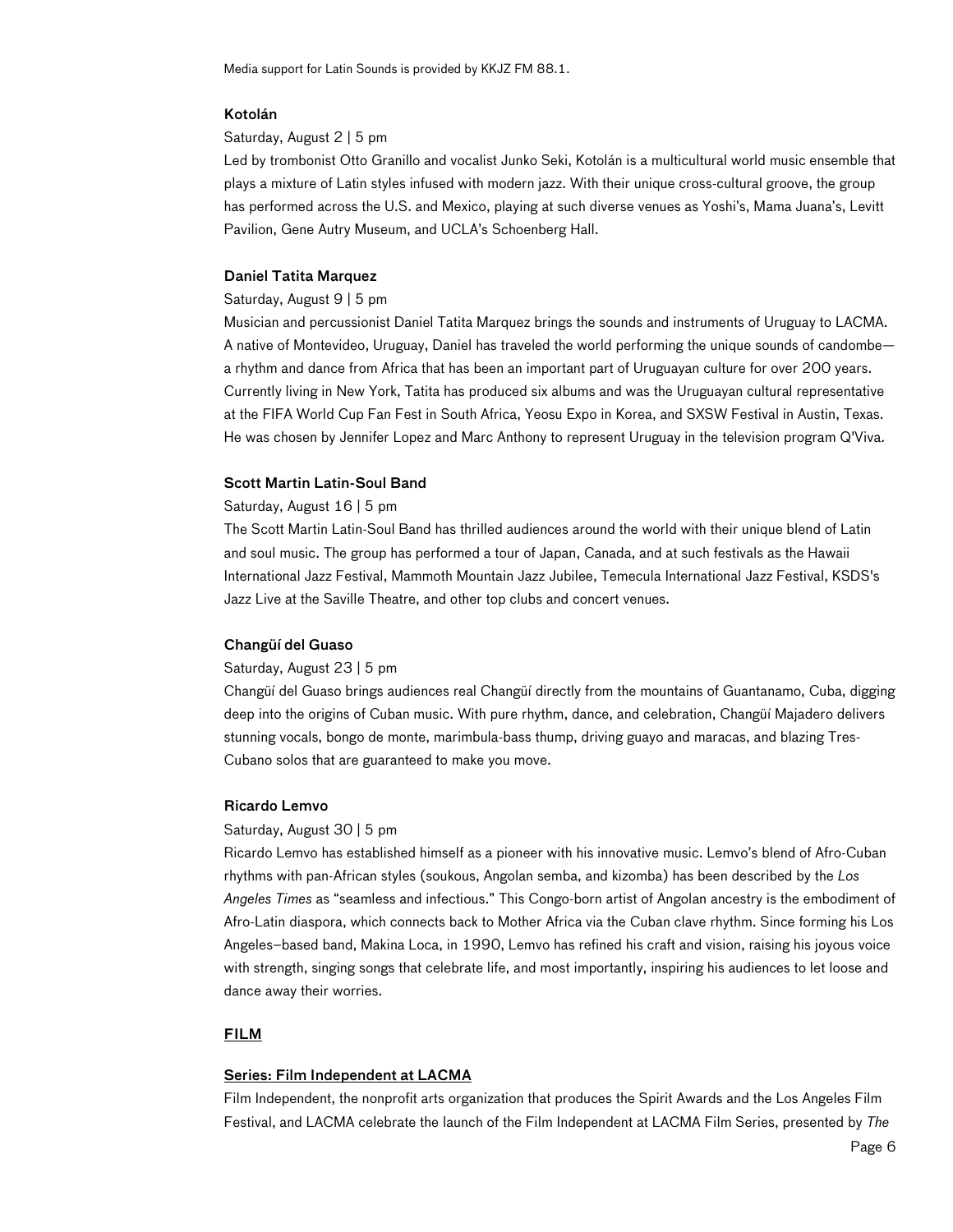New York Times. The inclusive series offers unique film experiences, bringing together Film Independent's large community of filmmakers and wide spectrum of audiences with LACMA's commitment to presenting cinema in an artistic and historical context. The program presents classic and contemporary narrative and documentary films, artists and their influences, emerging auteurs, international showcases, special guest– curated programs, and conversations with artists, curators, and special guests. Film Independent at LACMA is under the curatorial leadership of esteemed film critic Elvis Mitchell. All films are screened digitally, unless otherwise noted.

# Tuesday Matinees

Every Tuesday, LACMA screens a Hollywood classic on 35mm. LACMA, Bing Theater, \$4 General Admission, \$2 Seniors (62+) and LACMA members

### The Wizard of Oz

Tuesday, August 5 | 1 pm

1939, 101 minutes, color, 35mm | Written by Noel Langley, Florence Ryerson, Edgar Allan Woolf; with Judy Garland, Frank Morgan, Ray Bolger, Bert Lahr, Jack Haley, Billie Burke, Margaret Hamilton, and Charley Grapewin

A tornado whisks away a farm girl and her little dog to a magical land over the rainbow.

# The Jungle Book

Tuesday, August 19 | 1 pm

1967, 78 minutes, color | Directed by Wolfgang Reitherman; Voiceovers Phil Harris, Sebastian Cabot, Louis Prima, George Sanders, Sterling Holloway, J. Pat O'Malley, and Bruce Reitherman The boy Mowgli lives happily with the animals of the jungle but faces danger in the form of the tiger, Shere Khan.

### Annie

Tuesday, August 26 | 1 pm

1982, 128 minutes, color | Directed by John Huston; with Albert Finney, Carol Burnett, Bernadette Peters, Ann Reinking, Tim Curry, Geoffrey Holder, Edward Herrmann, and Aileen Quinn

In the depths of the depression, a plucky redheaded orphan finds happiness in the home of her unexpected benefactor, Daddy Warbucks.

### OTHER PUBLIC PROGRAMS

# Andell Family Sundays—Art + Technology

August 3, 10, 17, 24, 31 | 12:30–3:30 pm

LACMA, Director's Roundtable Garden | Free, with general admission

Artists and technology innovators have a lot in common. Both make the best discoveries by experimenting, learning, and collaborating with others, and not being afraid to fail. Check out LACMA's new Art + Technology Lab and make your own tech-inspired art.

While you're here, visit the Broad Contemporary Art Museum to see more than a thousand miniature cars zooming through Chris Burden's kinetic sculpture, Metropolis II, in action every Sunday at the following times: 10:30–11:30 am; 12:30–1:30 pm; 2:30–3:30 pm; 4:30–5:30 pm.

Andell Family Sundays is supported by Andrew and Ellen Hauptman and the Hauptman Family Foundation.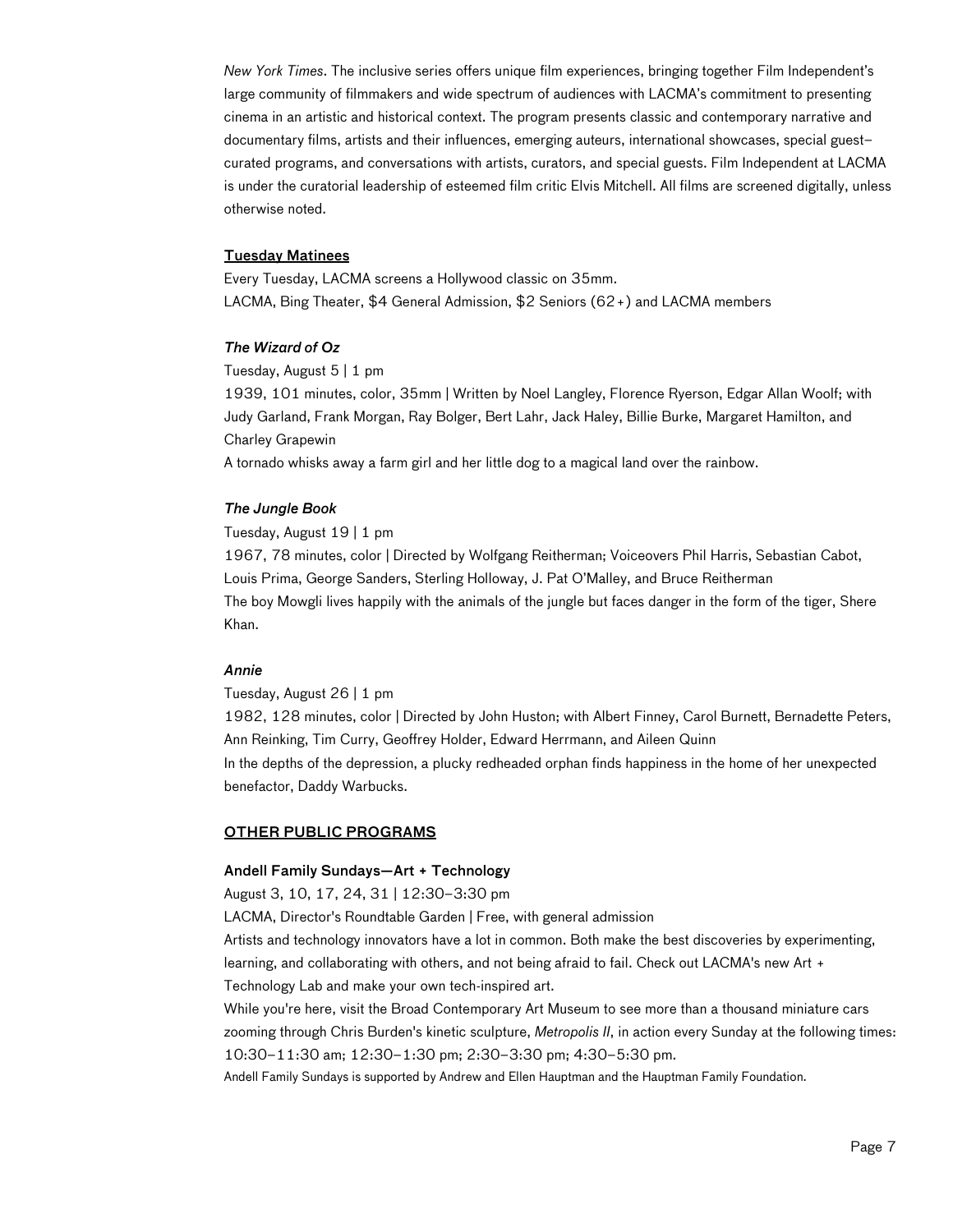### The Boone Children's Gallery

August 1, 4, 5, 7, 8, 11, 12, 14, 15, 19, 21, 22, 25, 26, 28, 29 | 11 am August 2, 3, 9, 10, 16, 17, 23, 24, 30, 31 | 10 am

LACMA, Hammer Building

Free and open to the public until 5 pm

Come paint with us! Located next to the Korean and Chinese galleries, the Boone Children's Gallery is a free creative space where visitors of all ages are invited to learn the art of East Asian brush painting. No prior artmaking experience is necessary. Friendly and helpful staff introduce painting techniques, offer tips, and even provide high chairs for very young artists. Visitors sit at communal tables in this fun, family-friendly, and resourceful place to relax, create, and make new friends.

### Story Time in the Boone Children's Gallery

August 1, 4, 8, 11, 15, 18, 22, 25, 29 | 2 pm

LACMA, Hammer Building, Level 2

Ever wonder why dragons love tacos and why crayons decided to quit one day? Join Boone Gallery staff every Monday and Friday at 2 pm in the Korean art galleries as they take us on a reading journey into a world of folk tales and colors. Relate the stories to the art in the Chinese and Korean galleries in a comfortable space suitable for families and children of all ages. Admission is free!

### Torrance Art+Film Lab

Thursday, August 7–Saturday, September 6 Main Location: Torrance Art Museum, 3320 Civic Center Dr, Torrance, CA 90503 Secondary Location: Charles H. Wilson Park, 2200 Crenshaw Boulevard, CA 90501 Torrance Art Museum in Torrance is the ninth and final site for the LACMA9 Art+Film Lab. Area residents are invited to participate in free film workshops, an oral history project, outdoor film screenings, plus a free day at LACMA. The event is presented by the Los Angeles County Museum of Art in collaboration with City of Torrance and the Torrance Art Museum.

### Off-Site: Opening-Night Celebration

Thursday, August 7, 2014 | 6 pm Charles H. Wilson Park, Torrance | Free and open to the public Open House: 6–8 pm Live Music: 7 pm Film Screening: 8 pm The Torrance Art+Film Lab debuts with a special opening party! Learn more about the Art+Film Lab's free programs, enjoy live music by Cuicani, and see a special screening of Still Walking by director Kore-Eda Hirokazu. Cuicani's infectious sound is inspired by a combination of Afro-Caribbean and Afro-Latin music along with the multi-cultural influences occurring throughout Los Angeles. Singer-songwriter Tony

Sauza aka Tone-Irie and the Mavens singers provide rich vocal harmonies which complement the vastly talented rhythm section of Caitlin Moss on drums, Jeff Goodkind on keyboards, and John Northup on bass. Cuicani is currently finishing up the recording of their debut EP as well as performing around Southern California.

The Torrance Art+Film Lab is supported by a grant from The James Irvine Foundation.

#### Off-Site: Sound Art

Wednesday, August 13, 2014 | 3 pm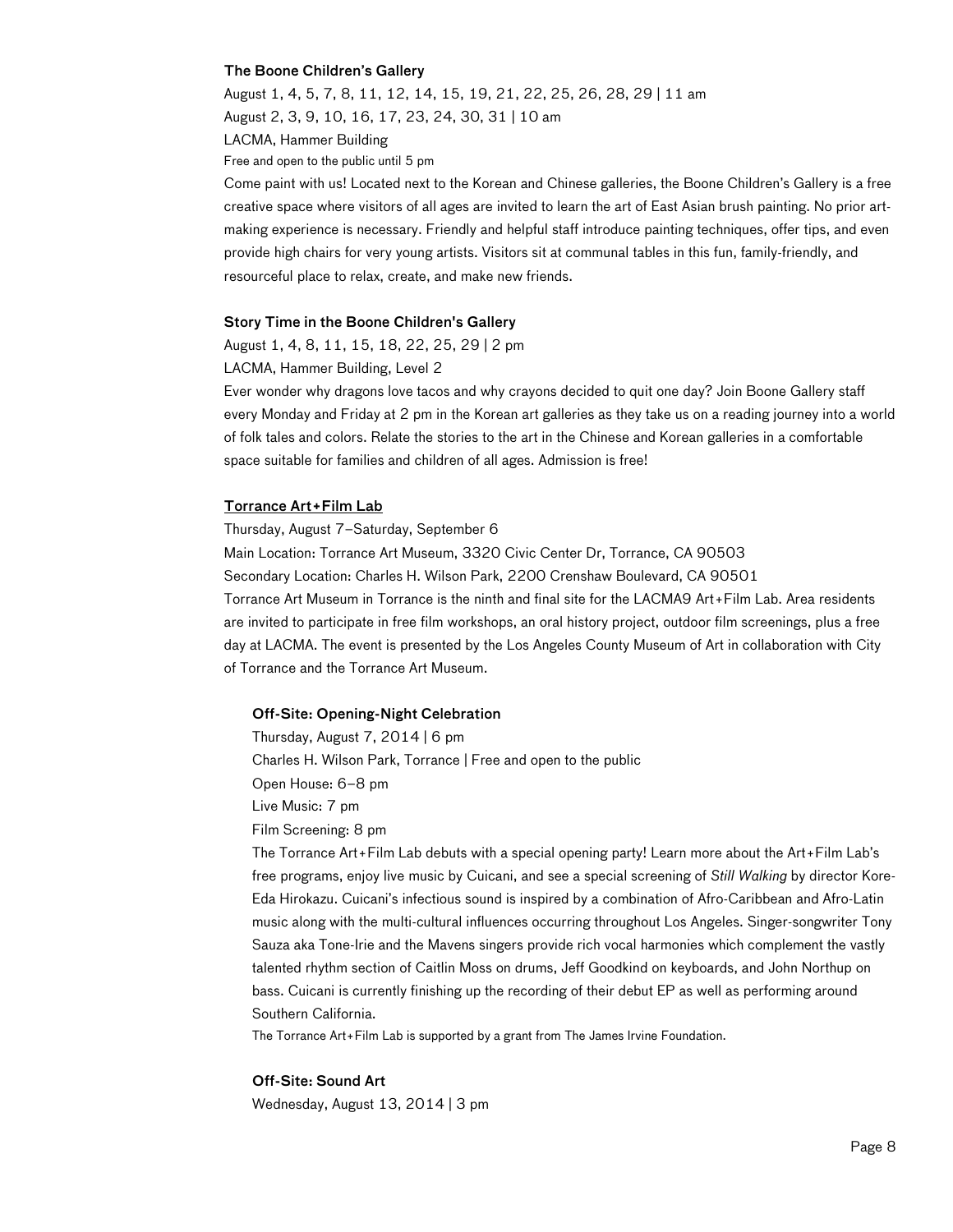### Torrance Art Museum, Torrance | 3–6 pm

Times: 3 pm, 4 pm, 5 pm | Free and open to the public

Use everyday objects to create a spontaneous soundtrack in this family-friendly, drop-in activity. Uncover the acoustic and musical properties of household items, then collaborate with others to record a soundtrack. Objects from LACMA's art collection will serve as a source of visual inspiration. All equipment and tools are provided. Capacity is limited; adult participants are encouraged. All levels welcome.

The Torrance Art+Film Lab is supported by a grant from The James Irvine Foundation.

### Off-Site: Composition Workshop

Saturday, August 16, 2014 | 12–3 pm

Torrance Art Museum, Torrance | Free and open to the public

How do you create an expressive image on film? Learn professional techniques used to create compelling shots: everything from shot design to camera movement. All equipment and tools are provided. Capacity is limited; adult participants are encouraged. All levels welcomed. In conjunction with the Torrance Art+Film Lab presented by LACMA, experiment with a variety of low- and high-tech tools and materials to explore and create moving images.

The Torrance Art+Film Lab is supported by a grant from The James Irvine Foundation.

### Off-site: Mini Docs Workshop

Saturday, August 23, 2014 | 12–3 pm

Torrance Art Museum, Torrance | Free and open to the public

Share how you see the world. Use your unique perspective to document things you find interesting: it can be anything from your best friend to places near your house. Learn the nuances of capturing character, mood, and detail. All equipment and tools are provided. Capacity is limited; adult participants are encouraged. All levels welcome.

The Torrance Art+Film Lab is supported by a grant from The James Irvine Foundation.

### Off-Site: Instant Film

### Workshop

Saturday, August 30, 2014 | 12–3 pm

Torrance Art Museum, Torrance | Free and open to the public

Be the director, cinematographer, and actor in this workshop on video and filmmaking. Learn editing techniques as you work under a shared creative vision. All equipment and tools are provided. Capacity is limited; adult participants are encouraged. All levels welcome.

The Torrance Art+Film Lab is supported by a grant from The James Irvine Foundation.

### Nicole Miller: Believing Is Seeing

Sunday, August 17, 2014 | 12:30–2:30 pm

2014, 14 minutes, looping from 12:30–2:30 pm

For this new work, artist Nicole Miller, commissioned by the museum as part of the Hacienda Heights Art+Film Lab, uses oral histories provided by members of the community as a departure point. Titled Believing Is Seeing, this series explores unique perspectives from Hacienda Heights through stories "that residents feel deserve to be told." Drop in anytime between 12:30 to 2:30 pm to discover this new project.